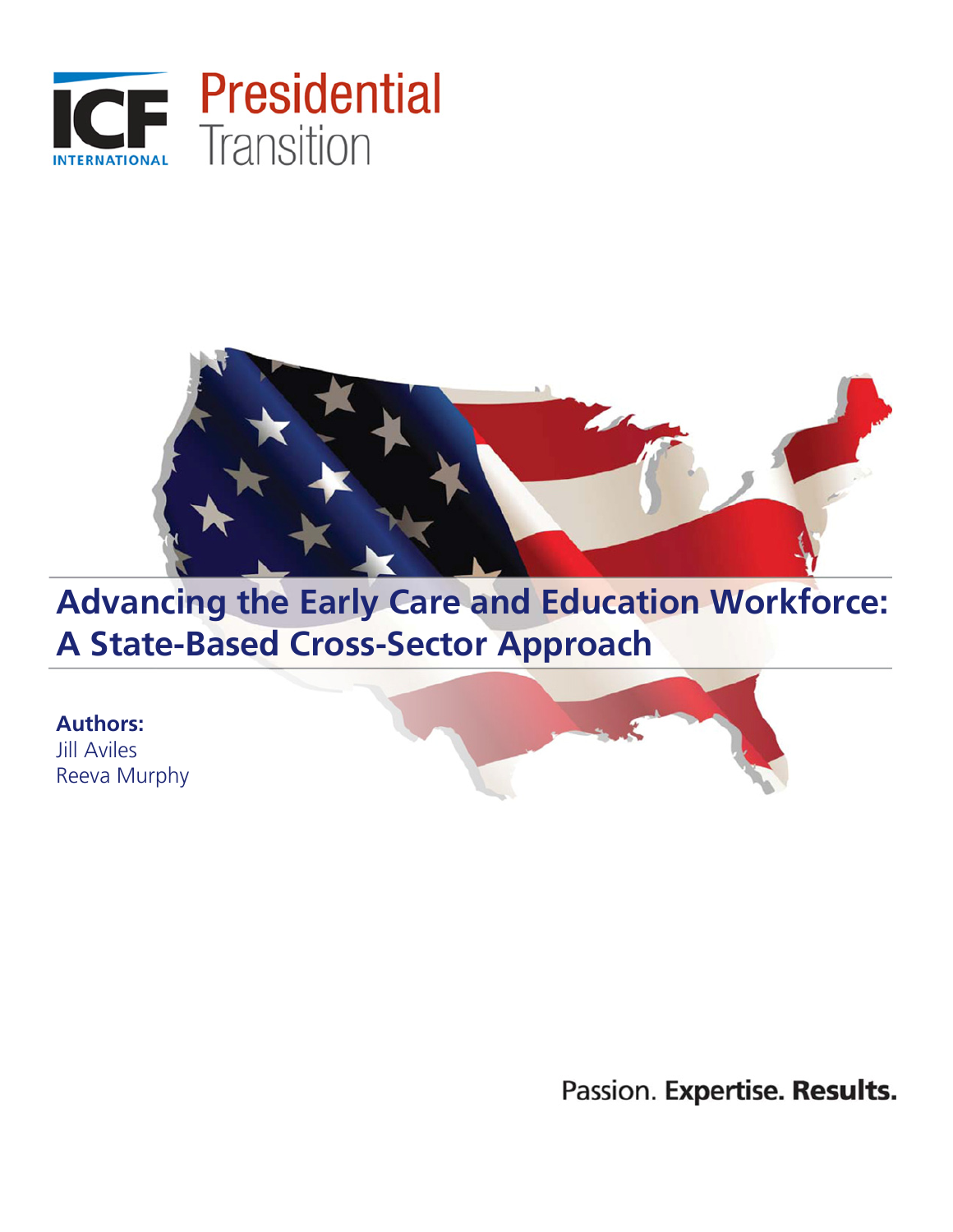



# **Introduction**

An estimated 2.5 million professionals are responsible for the care and education of more than 50 percent of children 0–5 years of age (Brandon & Scarpa, 2006; Zaslow & Martinez-Beck, 2006). The quality of that care and education greatly influences the potential growth and development of each child; therefore, early care and education professionals need to have the skills and knowledge to ensure children's optimal growth and development. However, training and support systems available to early care and education professionals are not consistent across programs, nor do they provide the depth and scope needed to build a quality early care and education workforce (Karp, 2006).

The early care and education workforce is highly diverse in numbers, types of programs where they work, and the skills and knowledge they posses. Early childhood programs can be located in public and private preschools or community-based organizations, and may be funded by Federal, State, or local entities. Requirements for education, training, and years of experience also vary depending on whether early childhood professionals are considered caregivers, providers, or teachers. Investments made through the American Recovery and Reinvestment Act of 2009 are expected to increase this diversity further (American Recovery and Reinvestment Act, 2009). Such greater diversity will have a significant influence on the quality of care and learning opportunities available to the nation's children during the most critical stage of their lives (AACTE, 2004; Tout, Zaslow, & Berry, 2006).

The Federal government plays an important role in expanding access to quality early childhood programs and improving the quality of workforce development for early care and education practitioners. However, State and local buy-in and support are critical to ensuring that limited resources are used optimally, local characteristics are recognized and specific needs are met, and quality and accountability are monitored efficiently. This white paper summarizes the complex challenges associated with expanding and enhancing the skills of this workforce to attract and retain qualified early childhood professionals. Strategies are presented for establishing an effective and efficient cross-sector system that is federally driven but state and locally owned. The strategies are based on several key research-based assumptions:

- The early care and education workforce needs access to and participation in a quality comprehensive professional development system to increase knowledge and skills to better care for and educate children 0–5 years of age (Washington, 2008).
- Federal, State, and local resources and programs designed for professional development of the early care and education workforce need to be coordinated and managed effectively and efficiently to achieve sustainable impact (Barnett & Frede, 2009).
- **Training and educational opportunities available to early care and education professionals, no matter what** program they work in, need to be articulated to ensure a continuum of professional development and address the diverse needs of the current and future workforce.

# **Challenges and Recommendations**

Research and documented Federal, State, and local experience provide informative lessons and promising innovations that cut across various sectors working with children 0–5 years of age. Research suggests that collaboration and coordination should be modeled and promoted at a national level, and planning, implementation, and evaluation should be conducted at State and local levels to build a sustainable communitybased foundation for more effective professional development. Three recommendations are discussed below.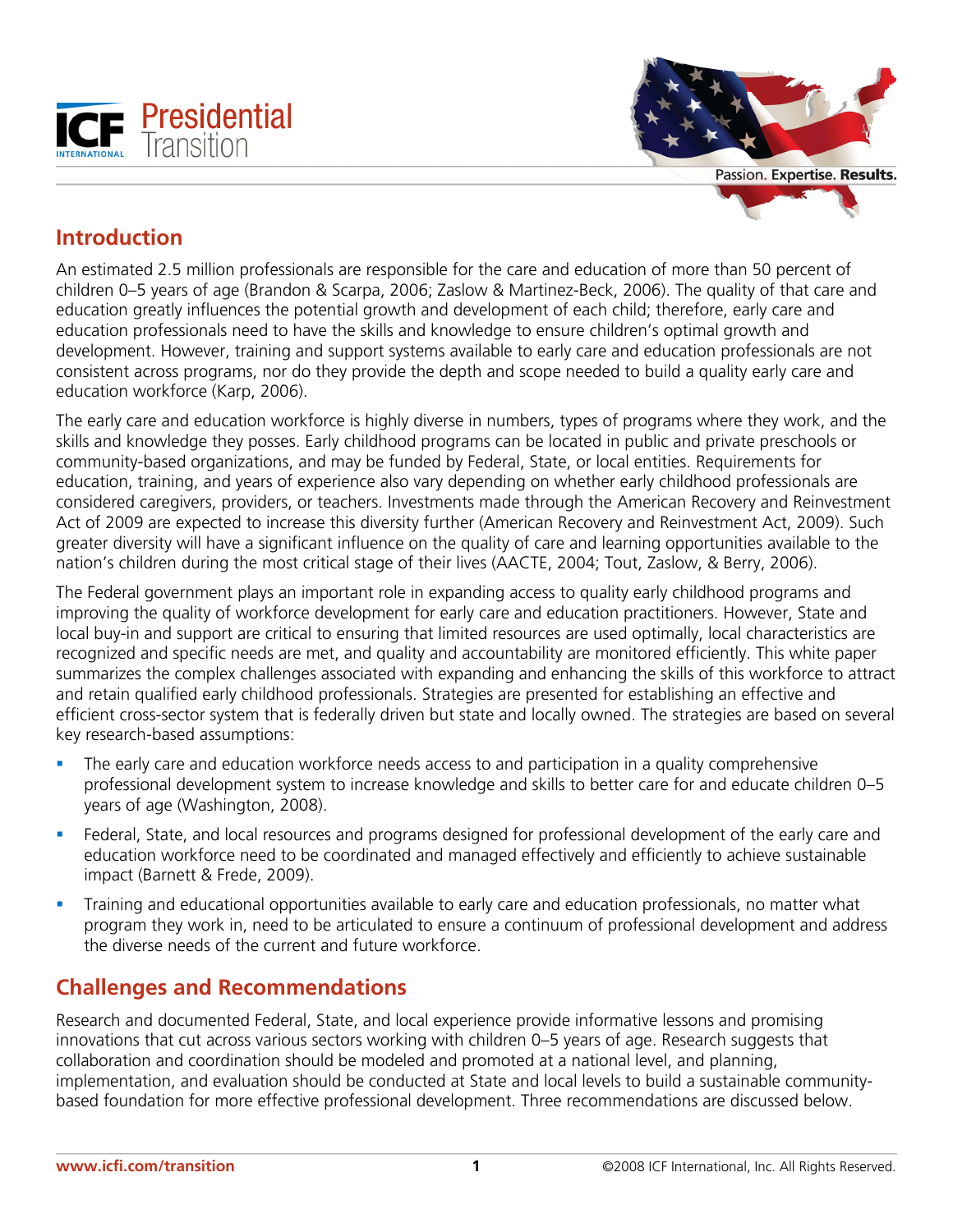



Passion. Expertise. Results.

#### **1. Increase access to and efficiently utilize a comprehensive system of training and onsite technical assistance (TA) that supports high-quality services for children and families, regardless of the program that serves them.**

In the early care and education field, standards and qualification requirements have been minimal in light of entrylevel requirements that promote hiring family and community members. Similarly, programs have their own knowledge, skills, and education requirements and policies affecting the early care and education workforce. Programs and States differ in their requirements and processes for providing ongoing professional development opportunities that address the unique needs of their early care and education professionals. For example, Head Start requires that by 2013, 50% of teachers must have bachelors degrees, while 27 of the 38 states that serve preschool children require the same for their teachers (NIEER, 2008). Without an agreement about the standards of learning, educational background, and effective support, the early care and education workforce will be unprepared to achieve positive outcomes.

Federal leaders and agencies can take several key actions to address these challenges:

- Inter Identify, analyze, and integrate State and local research and best practices related to quality and comprehensive professional development systems that meet the individual needs of States and communities. Apply the strength and creativity of the field to formulate innovative approaches that build a quality workforce. Support evaluation and research to test and advance what works rather than accept the approach of any single sector. For example, Kansas, Missouri, Pennsylvania, and West Virginia have established comprehensive professional development competencies that apply to the workforce in a variety of settings.
- **Establish minimum standards to guide States in developing training program content. Select core content and Good Format and** competencies that ensure knowledge- and skill-building is sequenced, conducted over time, organized meaningfully, and builds a continuum of levels.
- Establish mandated and targeted funding to develop comprehensive training systems that are dynamic and responsive to local characteristics.
- **Establish consistent workplace standards for curriculum planning and professional development activities** during paid work hours. Reward excellence and enable career advancement comparable to other professions with equivalent knowledge and skill requirements.
- Provide incentives for early care and education professionals to receive training from different sectors to enhance communication, recognize the value of each other's skills and knowledge, and build relationships.
- **Fund a scholarship program targeting early care and education professionals who aspire to be and meet the** qualifications for being mentors or master teachers. Offer training and onsite follow-up by mentors to support classroom teachers across all settings.
- Fund training for administrators to align program policies with the knowledge and skills teachers receive through their own training. Provide alternative approaches, such as distance learning and on-the-job training and mentoring to increase knowledge and skills.
- Expand scholarship, loan forgiveness, and wage incentive programs to a broader audience, including rural populations and English language learners. Provide financial assistance for child care, Head Start, and prekindergarten professionals who obtain degrees or credentials and complete training.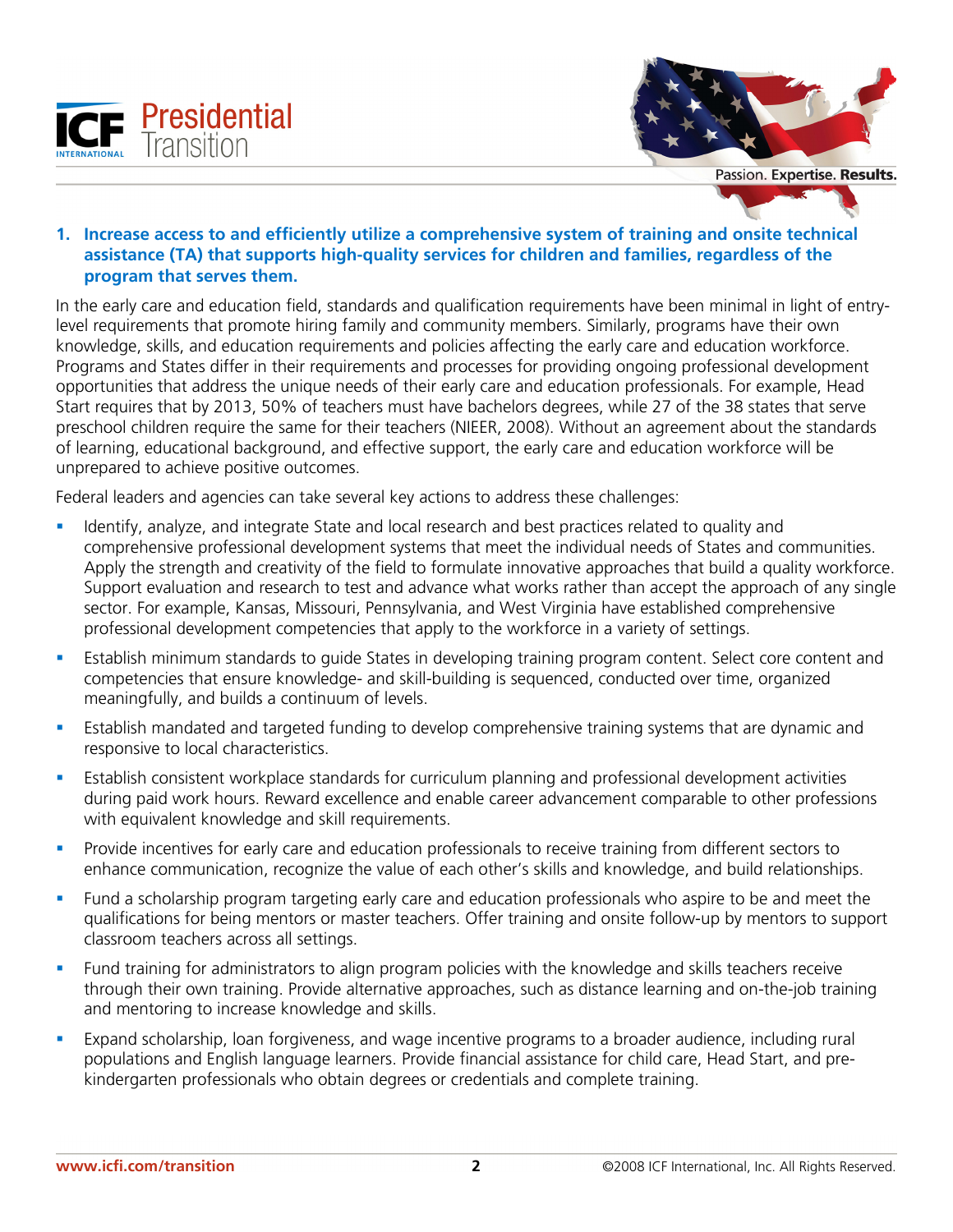



Passion. Expertise. Results.

**2. Promote, fund, and support State-administered professional development systems for early care and education that are integrated across all relevant sectors, including U.S. Department of Education, Department of Education special education, Head Start and Early Head Start, higher education institutions, Child Care Bureau, and Maternal Child Health.** 

Compensation, benefits, and working conditions vary widely among settings, which increases migration across settings and adds to an already high turnover rate in positions where stability is a critical element of quality programming for children.

Federal leaders and agencies can take several key actions to address these challenges:

- Examine Federal government (Department of Education and Administration for Children and Families) regulatory and funding criteria for early care and education professional development grants to States, localities, and programs. Based on this analysis, work to eliminate barriers to interagency coordination and create incentives to implement coordination at the State level.
- Mandate interagency coordination to address professional development for early care and education professionals at the Federal level. A federally directed systems approach that respects the diversity and autonomy of States will advance coordination through modeling cross-sector relationships, coordinated TA, and targeted funding and oversight.
- **Establish common goals and eliminate barriers to interagency coordination in States. Create incentives for** systemic coordination and collaboration at every level of planning and implementation, such as creating shared definitions and language regarding professional development qualifications and experience for early care and education (Zaslow, Dent, & Halle, 2006).
- Create an inclusive interagency work group to examine Federal regulations and funding criteria for early care and education professional development funds for States, localities, and community-based programs, similar to those established through Early Learning Opportunity grants (Department of Education) and Child Care and Development Fund Quality targeted funds (U.S. Department of Health and Human Services),
- Target Federal funds to those State efforts that contribute to a coordinated professional development system that is cross-sector in structure, approach, and implementation and ensures that appropriate entities in State agencies and local communities are engaged, system building goals are met, and all intended participants are served. The coordinated systems need to be in place to be effective on a larger scale.
- **Provide funding to develop and expand technology applications and data management systems in States to** support early care and education professional development that:
	- − Increases access to information related to professional development opportunities and career advancement for early care and education professionals.
	- − Reduces the burden of documenting education, experience, and other professional credentials.
	- − Promotes the collection and maintenance of common data on professional qualifications and professional development activities and outcomes across sectors, while maintaining appropriate confidentiality.
	- − Coordinates workforce and professional development data among States to track progress on State and Federal goals and inform current and future investments.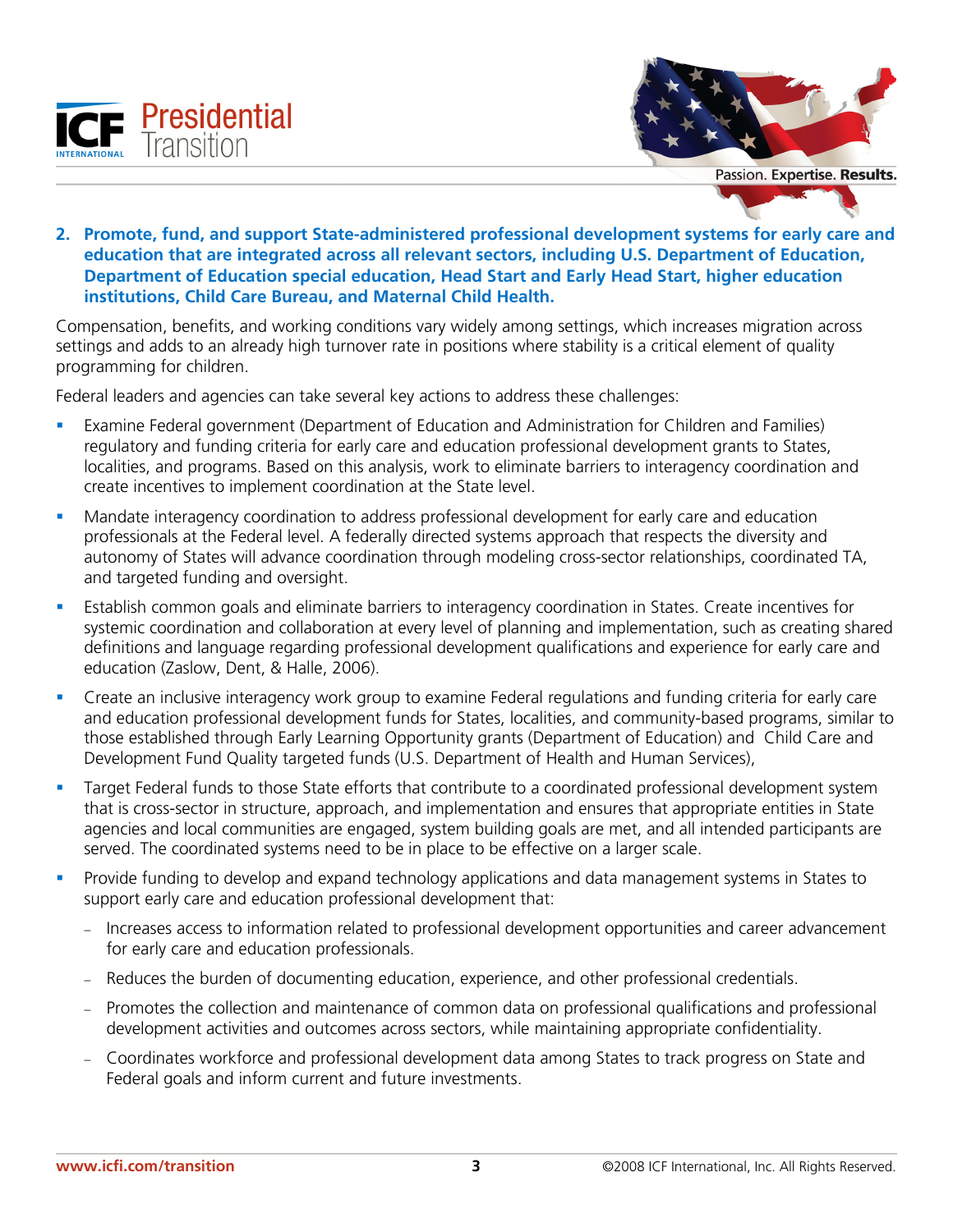



Passion. Expertise. Results.

#### **3. Provide Federal leadership and guidance to articulate separate but overlapping community-based and higher education offerings and certifications of various early care and education sectors.**

Early care and education practitioners pursue professional development opportunities within an environment of unconnected offerings with workshops and conferences, sequenced training series, on-the-job mentoring or coaching, and certificate programs that are developed, sponsored, and recognized primarily by one sector. If affordable and accessible, practitioners might take college courses, but these might not lead to a degree, and programs seldom acknowledge previous non-credit-bearing experience. This lack of coordination can frustrate practitioners, limit knowledge- and skill-building, and waste resources in every sector.

Federal leaders and agencies can take several key actions to address these challenges:

- Facilitate coordination between the Department of Education and the Administration for Children and Families, including the Child Care Bureau, Head Start, and Early Head Start, to expand outreach and increase access to higher education programs, as well as articulation from one level to the next. Add resources to implement alternative training options, such as distance learning and on-the-job training.
- **Provide TA and resources to States to create a seamless training and education system for professionals who** work across sectors while remaining in the field. Articulate training from community-based education to higher education accredited course work.
- Establish professional development opportunities that are open, accessible, and affordable to practitioners in all sectors, even if they are sponsored by an individual sector.
- Create a cross-sector model to link training to State knowledge and competency guidelines, similar to models established in Connecticut and Missouri.

## **Conclusion**

Professional development is critical for increasing the knowledge and skills of the early care and education workforce to ensure the quality of programs for children 0–5 years of age. Institutionalizing statewide professional development systems can be achieved through Federal mandates and resources combined with standards and assessment procedures set by the States. Such systems will increase the scope of offerings and have an important influence on training organizations and higher education institutions. Increasing access to and support for integrated cross-sector professional development experiences and ensuring that they are equivalent across sectors will help achieve a sustainable, positive impact on the early care and education workforce. Coordinated crosssector initiatives that include publicly financed compensation and benefits will attract and retain qualified members of the workforce throughout their careers and increase opportunities for advancement and specialization through a career ladder or lattice.

In addition, establishing core knowledge and competencies that are aligned between sectors and encompass the knowledge and skills required to work with young children will lead to statewide credentialing systems that are well resourced and responsive to diverse State and local characteristics and common credential requirements and processes that are seamless to practitioners. Including career counseling and mentoring to assist practitioners in career planning also will improve knowledge and skills within the early care and education workforce.

Federal decision-makers have an opportunity to invest in the quality of early care and education for the nation's children by taking timely action to advance the skills and knowledge of the early care education workforce.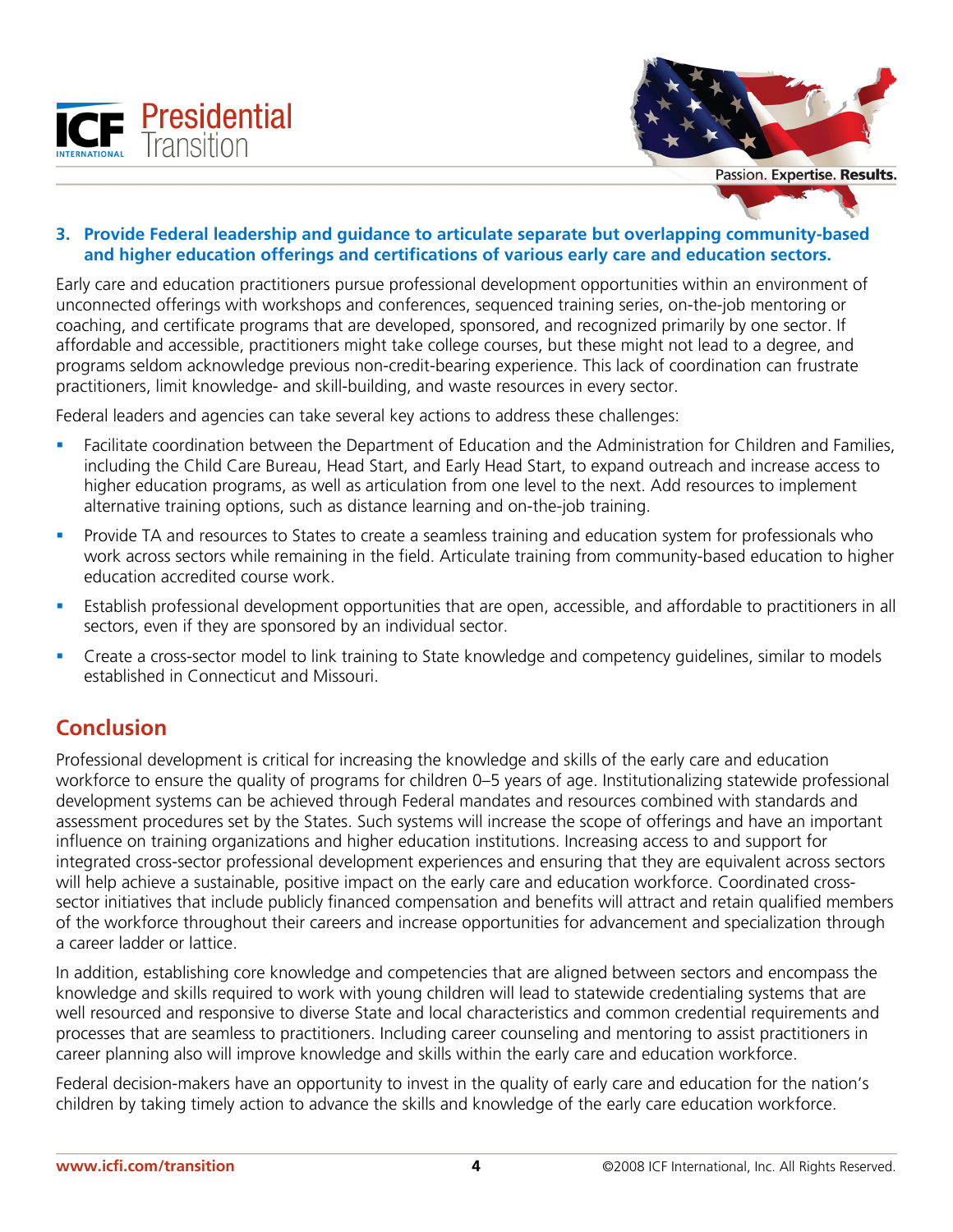



# **About the Authors**

This paper was written by Jill Aviles and Reeva Murphy, who conduct research, provide training and technical assistance, and implement programs in the areas of professional development and early care and education for local, State, Federal, and international organizations. The authors are members of the Early Education Services group at ICF International, which advances learning, competence, accountability, and leadership in the early education field through delivery of customized tools, training, and services in local, State, Federal, and international settings to ensure high-quality care and education for young children. The views expressed in this paper and any errors are those of the authors and not necessarily those of ICF International.

# **About ICF International**

ICF International (NASDAQ:ICFI) partners with government and commercial clients to deliver professional services and technology solutions in the energy and climate change; environment and infrastructure; health, human services, and social programs; and homeland security and defense markets. The firm combines passion for its work with industry expertise and innovative analytics to produce compelling results throughout the entire program life cycle, from research and analysis through implementation and improvement. Since 1969, ICF has been serving government at all levels, major corporations, and multilateral institutions. More than 3,500 employees serve these clients worldwide. ICF's Web site is www.icfi.com.

## **References**

- American Association of Colleges for Teacher Education (AACTE). (2004). *The early childhood challenge: Preparing high-quality teachers for a changing society*. Washington, DC: Author.
- American Recovery and Reinvestment Act. (2009). Retrieved March 26, 2009, from http://frwebgate.access.gpo.gov/cgi-bin/getdoc.cgi?dbname=111\_cong\_bills&docid=f:h1enr.pdf.
- Barnett, W.S., Epstein, D.J., Friedman, A.H., Boyd, J.S., & Hustedt, J.T. (2008) *The state of preschool: 2008 state preschool yearbook.* New Brunswick, N.J.: National Institute for Early Education Research, Rutgers University.
- Barnett, S., & Frede, E. (2009). *Federal early childhood policy guide for the first 100 days*. New Brunswick, NJ: National Institute for Early Education Research.
- Brandon, R., & Scarpa, J. (2006). *Supply, demand and accountability: Effective strategies to enhance the quality of early learning experiences through workforce improvement*. Seattle, WA: Human Services Policy Center, Evans School of Public Affairs, University of Washington.
- Karp, N. (2006). Designing models for professional development at the local, state, and national levels. In I. Martinez-Beck & M. Zaslow (Eds.), *Critical issues in early childhood professional development* (pp. 77–110). Baltimore, MD: Paul H. Brookes Publishing.
- National Child Care Information and Technical Assistance Center. (n.d.). *Early childhood professional development systems toolkit.* Retrieved March 26, 2009, from http://nccic.acf.hhs.gov/pubs/goodstart/index.html.